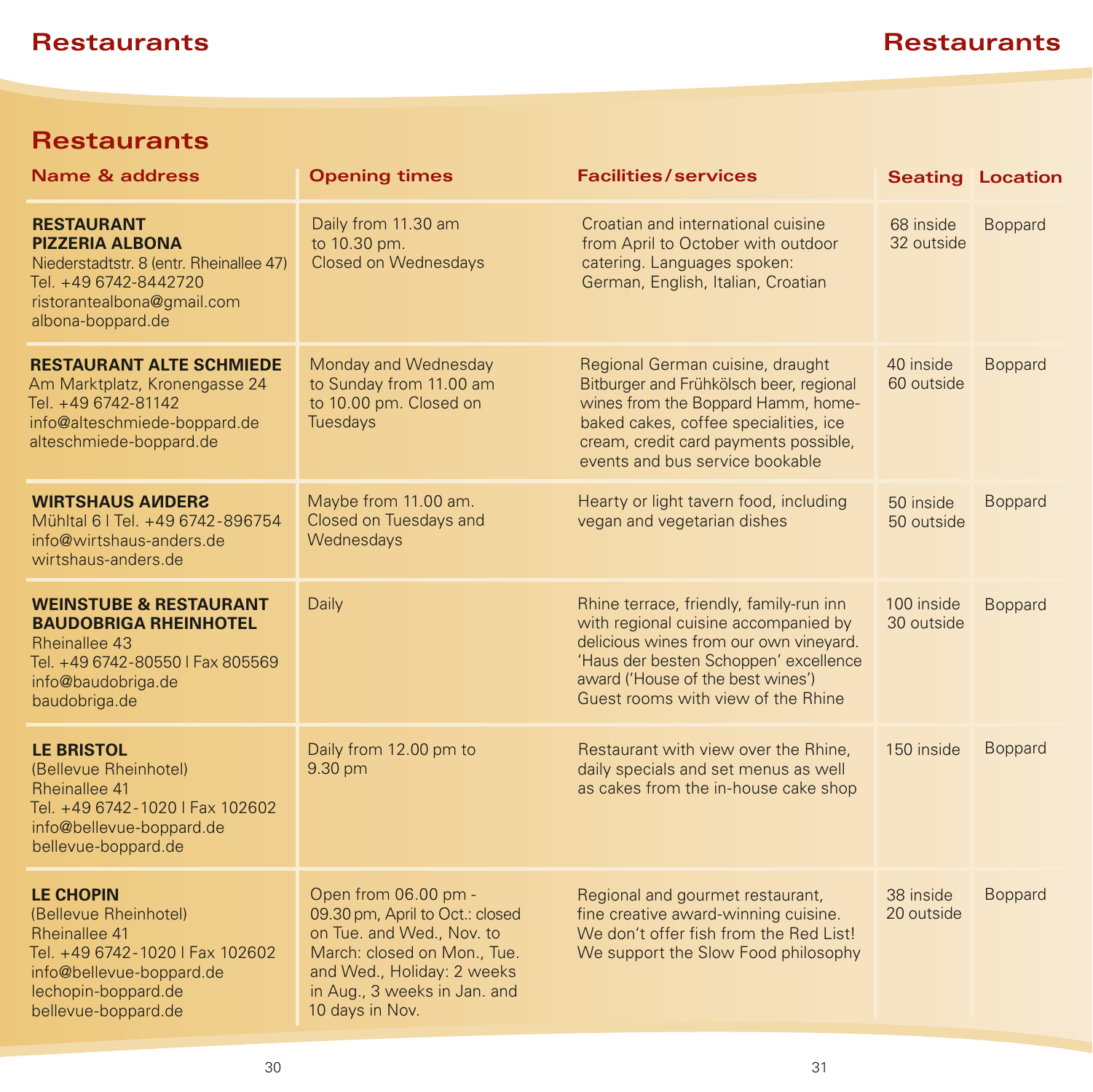| Name & address                                                                                                                                                                    | <b>Opening times</b>                                                                                | <b>Facilities/services</b>                                                                                                    |                                   | <b>Seating Location</b> |
|-----------------------------------------------------------------------------------------------------------------------------------------------------------------------------------|-----------------------------------------------------------------------------------------------------|-------------------------------------------------------------------------------------------------------------------------------|-----------------------------------|-------------------------|
| <b>HOTEL EBERTOR</b><br>(Brasserie, monastery cellar<br>and covered terrace)<br>Heerstr. 172<br>Tel. +49 6742-8070   Fax 807100<br>info@ebertor.de   ebertor.de                   | Daily 12.00 pm to 2.00 pm,<br>6.00 pm to 9.00 pm                                                    | From good, simple food to fine<br>cuisine, regional specialities                                                              | 200 inside Boppard<br>300 outside |                         |
| <b>RESTAURANT PIZZERIA</b><br><b>EINSTEIN'S PLACE</b><br>Rheinallee 33<br>Tel. +49 6742-5074   Fax 5075<br>info@rheinhotellilie.de<br>rheinhotellilie.de                          | April to October daily from<br>11.00 am to 10.00 pm                                                 | Family-run restaurant with<br>mediterranean and international<br>dishes, directly on the Rhine<br>promenade                   | 70 inside<br>130 outside          | <b>Boppard</b>          |
| <b>GUTSAUSSCHANK</b><br><b>FELSENKELLER</b><br>Mühltal 21<br>Tel. +49 6742-2154   Fax 86655<br>facebook.com/gutsausschank.<br>felsenkeller                                        | Wednesday to Sunday<br>from 3.00 pm.<br>Closed on Tuesdays                                          | Wine tasting, cellar visit, tour round<br>the vineyard, events. Wine sales<br>possible at any time with prior notice          | 40 inside<br>40 outside           | <b>Boppard</b>          |
| <b>GOLFRESTAURANT</b><br><b>FLIGHT'S END</b><br>(Jakobsberg Hotel & Golfresort)<br>Im Tal der Loreley I Tel. +49<br>6742-8080   Fax 3069   info@<br>jakobsberg.de I jakobsberg.de | 10.00 am to 10.00 pm<br>(seasonal)                                                                  | Free panoramic view of the golf<br>course, international cuisine with<br>culinary highlights                                  | 100 inside<br>80 outside          | <b>Boppard</b>          |
| <b>RESTAURANT WEINSTUBE</b><br><b>FONDEL'S MUHLE</b><br>Mühltal 8<br>Tel. +49 6742-5775<br>+49 173-3231357 linfo@fondels-<br>muehle.de I fondelsmuehle.de                         | Tuesday to Sunday 5.00 pm<br>to 11.00 pm and<br>at noon by arrangement.<br><b>Closed on Mondays</b> | Fresh cakes with a Mediterranean<br>and South-American influence as well<br>as regional wines                                 | 60 inside<br>60 outside           | <b>Boppard</b>          |
| <b>HOTEL RHEINLUST</b><br><b>LE GOURMET</b><br>Rheinallee 27-30<br>Tel. +49 6742-3001   Fax 3004<br>info@Hotel-Rheinlust.de<br>Hotel-Rheinlust.de                                 | Daily from 12.00 pm to<br>2.00 pm and from 6.00 pm<br>to 10.00 pm                                   | Regional and international cuisine,<br>seasonal offers, family / company<br>holidays, club weekend: Dances<br>with live music | 80 inside<br>20 outside           | <b>Boppard</b>          |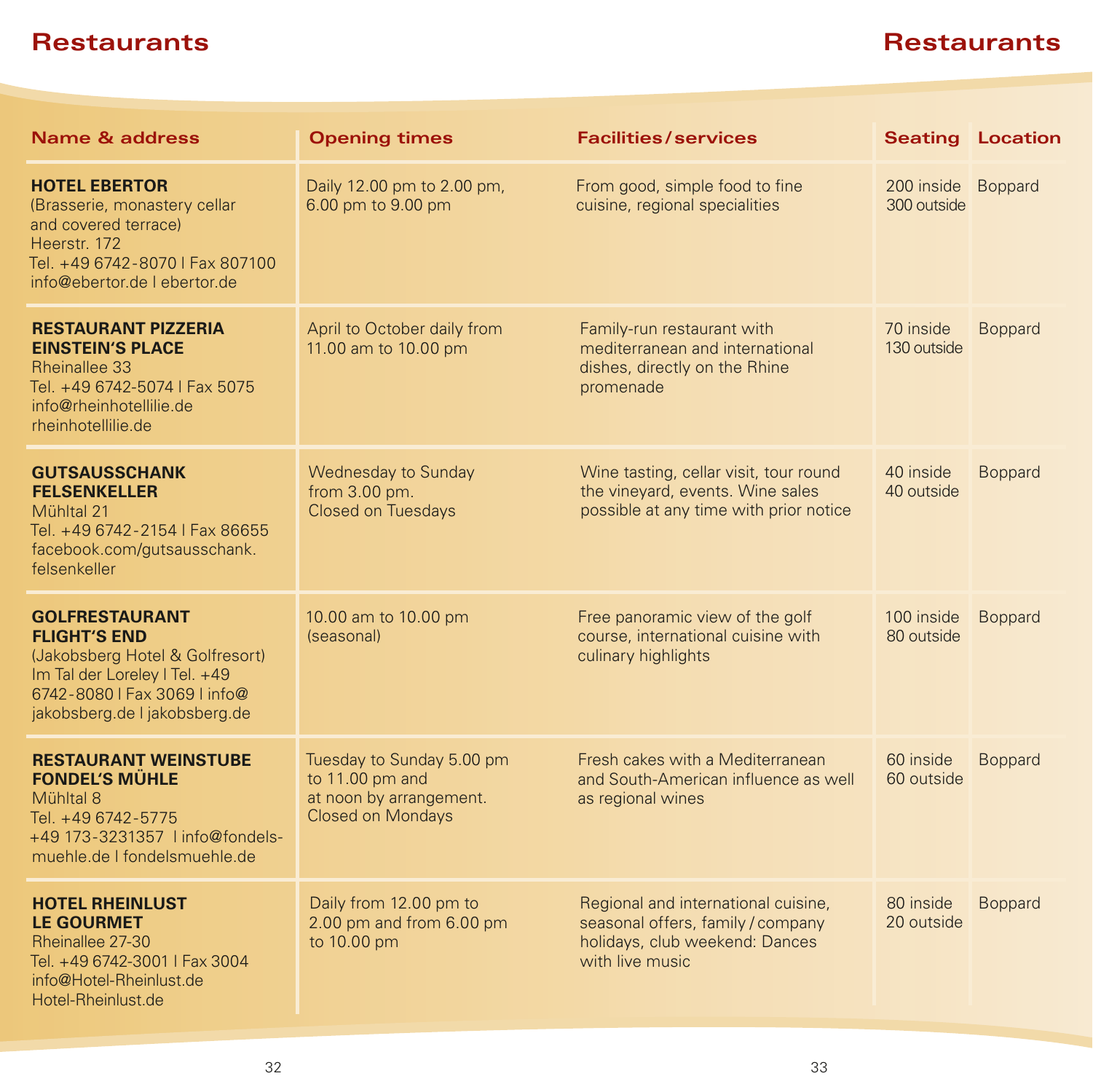| <b>Name &amp; address</b>                                                                                                                                        | <b>Opening times</b>                                                                                                                                                                                                               | <b>Facilities/services</b>                                                                                                                                                                              | <b>Seating Location</b>  |                               |
|------------------------------------------------------------------------------------------------------------------------------------------------------------------|------------------------------------------------------------------------------------------------------------------------------------------------------------------------------------------------------------------------------------|---------------------------------------------------------------------------------------------------------------------------------------------------------------------------------------------------------|--------------------------|-------------------------------|
| <b>WEINGUT WEINHAUS</b><br><b>HEILIG GRAB</b><br>Zelkesgasse 12<br>Tel. +49 6742-2371   Fax 81220<br>weinhausheiliggrab@t-online.de<br>heiliggrab.de             | Daily from 3.00 pm.<br>Closed on Mondays and<br><b>Tuesdays</b>                                                                                                                                                                    | Boppard's oldest wine bar with<br>its own vineyard. Unique open-air<br>restaurant beneath old chestnut<br>trees. Tarte flambée and typical<br>small dishes which go well together<br>with the Riesling. | 80 inside<br>120 outside | Boppard                       |
| <b>IMBISS AM MÜHLBACH</b><br>Koblenzer Straße 235<br>Tel. +49 6742-5585<br>mikefassl@gmail.com                                                                   | April to Oct. 12.00 pm to<br>6.00 pm (or longer depending<br>on the weather), Nov.<br>to March 12.00 pm to 6.00 pm.<br>Closed: Thu. (April to Oct.),<br>Sat. and Sun. (Nov. to March)                                              | Typically German snacks, such as<br>currywurst, chips and more.<br>Has its own parking lot, next to the B9.<br>5 minutes' walk from the Middle Rhine<br>Rock Climb access point.                        | 12 inside<br>40 outside  | <b>Boppard</b>                |
| <b>HOTEL RESTAURANT</b><br><b>OHM PATT</b><br>Steinstraße 30<br>Tel. +49 6742-2366   Fax 81280<br>vitor.natascha@gmail.com<br>hotel-gambashaus-ohmpatt.de        | April to October daily from<br>12.00 pm to 3.00 pm and<br>from 6.00 pm to 9.00 pm.<br>December to March daily<br>from 6.00 pm. Closed on<br>Tuesdays                                                                               | Mediterranean and German cuisine,<br>house special: Piri Piri Prawns                                                                                                                                    | 26 inside<br>14 outside  | <b>Boppard</b>                |
| <b>HOTEL-RESTAURANT</b><br><b>PERLE AM RHEIN</b><br>Rheinbabenallee 15<br>Tel. +49 6742-6224   Fax 6531<br>info@perle-am-rhein.com<br>perle-am-rhein.com         | Daily 11.30 am to 2.00 pm<br>and 6.00 pm to 9.00 pm,<br>hotel open all day.<br><b>Closed on Mondays</b>                                                                                                                            | From good, simple food to fine cuisine,<br>vegetarian dishes, family/office parties,<br>coffee/cakes, bus service                                                                                       | 110 inside               | Boppard-<br><b>Bad Salzig</b> |
| <b>HOTEL REBSTOCK</b><br>Rheinallee 31<br>Tel. +49 6742-82899-12<br>Fax 82899-13<br>info@rebstock-boppard.de<br>rebstock-boppard.de                              | March to Oct.: Mon., Tues.,<br>Thur. to Sun. 12.00 pm to<br>2.30 pm and 6.00 pm to<br>10.30 pm, Nov. to Feb.: Mon.,<br>Thur. to Sun. 6.00 pm to<br>10.30 pm additionally Sun.<br>12.00 pm to 2.30 pm (coffee<br>and cakes all day) | Buffet breakfast, coffee and cakes<br>in the afternoon, hearty and regional<br>cuisine, daily changing dishes                                                                                           | 60 inside<br>20 outside  | <b>Boppard</b>                |
| <b>GASTHAUS RESTAURANT</b><br><b>ZUM REBSTOCK</b><br>Rheinstraße 87<br>Tel. +49 6741-2539   Fax 934090<br>gasthaus-rebstock@t-online.de<br>rebstock-hirzenach.de | Daily from 4.00 pm,<br>food served 6.00 pm<br>to 9.00 pm and Sunday<br>12.00 pm to 2.00 pm as<br>well. Closed on Wednes-<br>days and Thursdays                                                                                     | Family-run inn, fresh regional cuisine,<br>own Riesling vineyard, guest rooms<br>with a view of the Rhine                                                                                               | 30 inside<br>20 outside  | Boppard-<br>Hirzenach         |